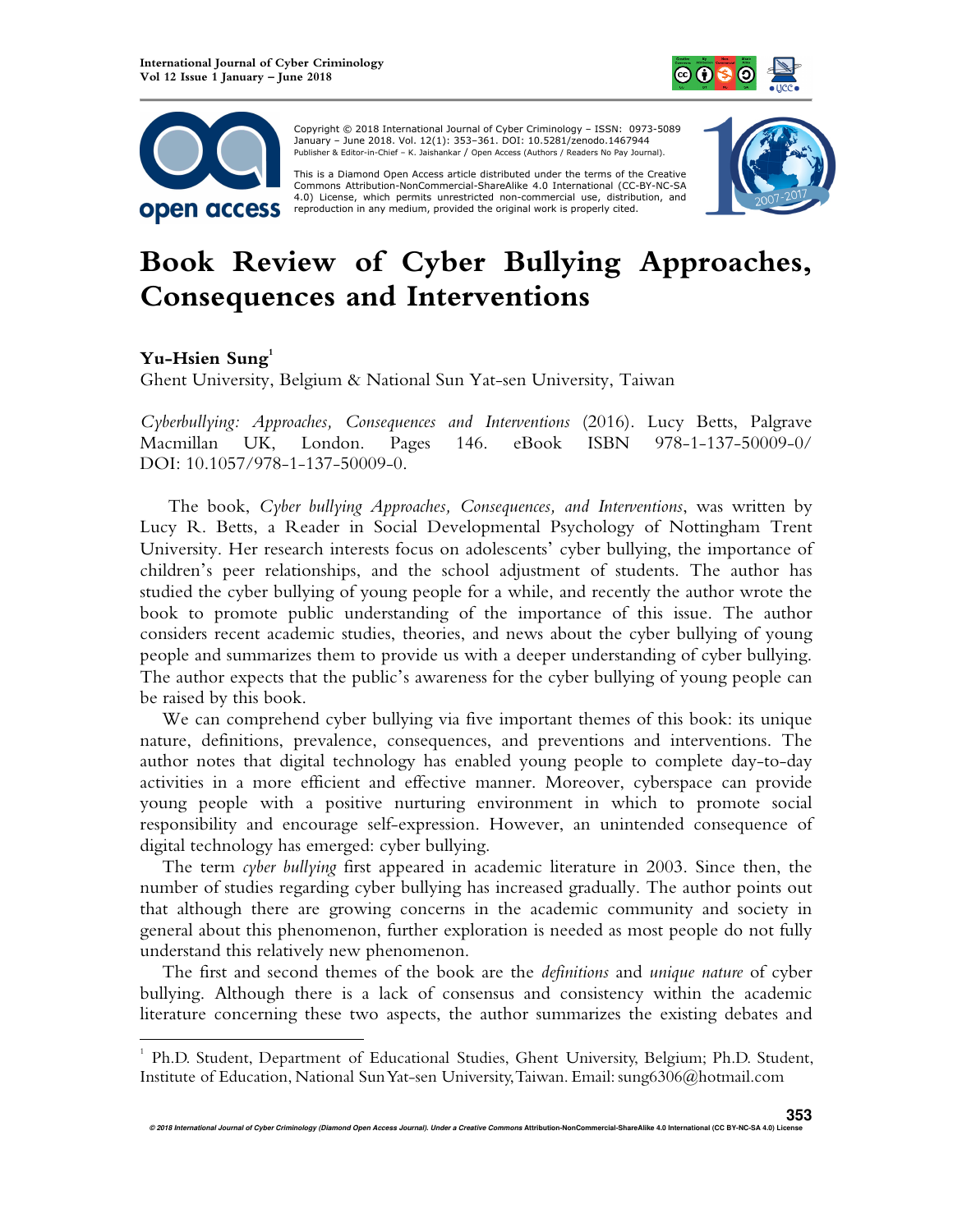provides comprehensive definitions and explanations of the nature of cyber bullying. Existing debates on the definitions and the nature of cyber bullying mainly concern whether or not cyber bullying is an extension of face-to-face bullying. Some scholars argue that cyber bullying is the same as face-to-face bullying and include the same characteristics (e.g., Slonje, Smith, & Frisén, 2013; Smith, 2009; Olweus, 2013), such as intention, repetition, and power imbalance. The only difference is that cyber bullying is bullying involving media, such as mobile phones and the Internet. Moreover, Vandebosch and van Cleemput (2009) suggest that cyber bullying can be divided into two categories: direct cyber bullying and indirect cyber bullying. This categorization is similar to that of face-to-face bullying. Direct cyber bullying includes physical (e.g., purposely sending a virus-infected file), verbal (e.g., using the Internet or mobile telephone to insult or threaten), non-verbal (e.g., sending threatening or obscene pictures or illustrations), and social (e.g., excluding someone from an online group). Indirect cyber bullying includes *outing* of entrusted information, masquerading (e.g., deceiving someone by pretending to be someone else), spreading gossip via the media, and other similar actions.

However, in contrast to the scholars who argue that cyber bullying is an extension of face-to-face bullying, other scholars argue that cyber bullying is a distinct and unique phenomenon (e.g., Dempsey, Sulkowski, Nichols, & Storch, 2009; Kowalski, Giumetti, Schroeder, & Lattanner, 2014; Pieschl, Kuhlmann, & Prosch, 2015). They think that it should not be confused with face-to-face bullying. Some point out that although cyber bullying includes the same characteristics as face-to-face bullying, they do not have the same meaning. Considering repetition, for example, repetition in face-to-face bullying is when a bully uses different types of bullying to attack a victim repetitively; however, repetition in cyber bullying can take various forms. For instance, a victim may experience repetitive bullying from a bully; a single bullying behavior can be viewed repetitively by different online audiences; the same victim may be bullied by an individual who is not the original bully because cyber bullying is not limited by physical space and time.

Additionally, considering power imbalance, power imbalance in face-to-face bullying is often associated with the differences in physical and social network resources between bullies and victims; however, power imbalance in cyber bullying emphasizes the differences in technological knowledge and the influence of anonymity between bullies and victims. For example, the ability of a bully to remain anonymous makes the cyber bully more powerful, and it enables him or her to hide his or her identity and freely attack the victim. Moreover, some victims, such as young people, often do not have enough technological knowledge and the authority to delete harmful or defamatory messages or videos online.

In addition to the above-mentioned characteristics, based on the unique characteristics of digital technology, some scholars argue that cyber bullying is different from face-to-face bullying. First, in contrast to face-to-face bullying, cyber bullying can be rapidly spread and easily preserved (e. g., harmful defamatory messages or videos can easily be saved and downloaded to computers, and then spread via the Internet) (Li, 2006). Second, cyber bullying is not constrained by geographical limitations (Surgarman & Willoughby, 2013).It can occur without the bully and victim being in the same physical environment. Third, it is easy to identify those who are bullies and victims in face-to-face bullying, and bystanders or others can provide support or supervision and inhibit bullying incidents in the real world. However, one unique characteristic of cyber bullying is its anonymity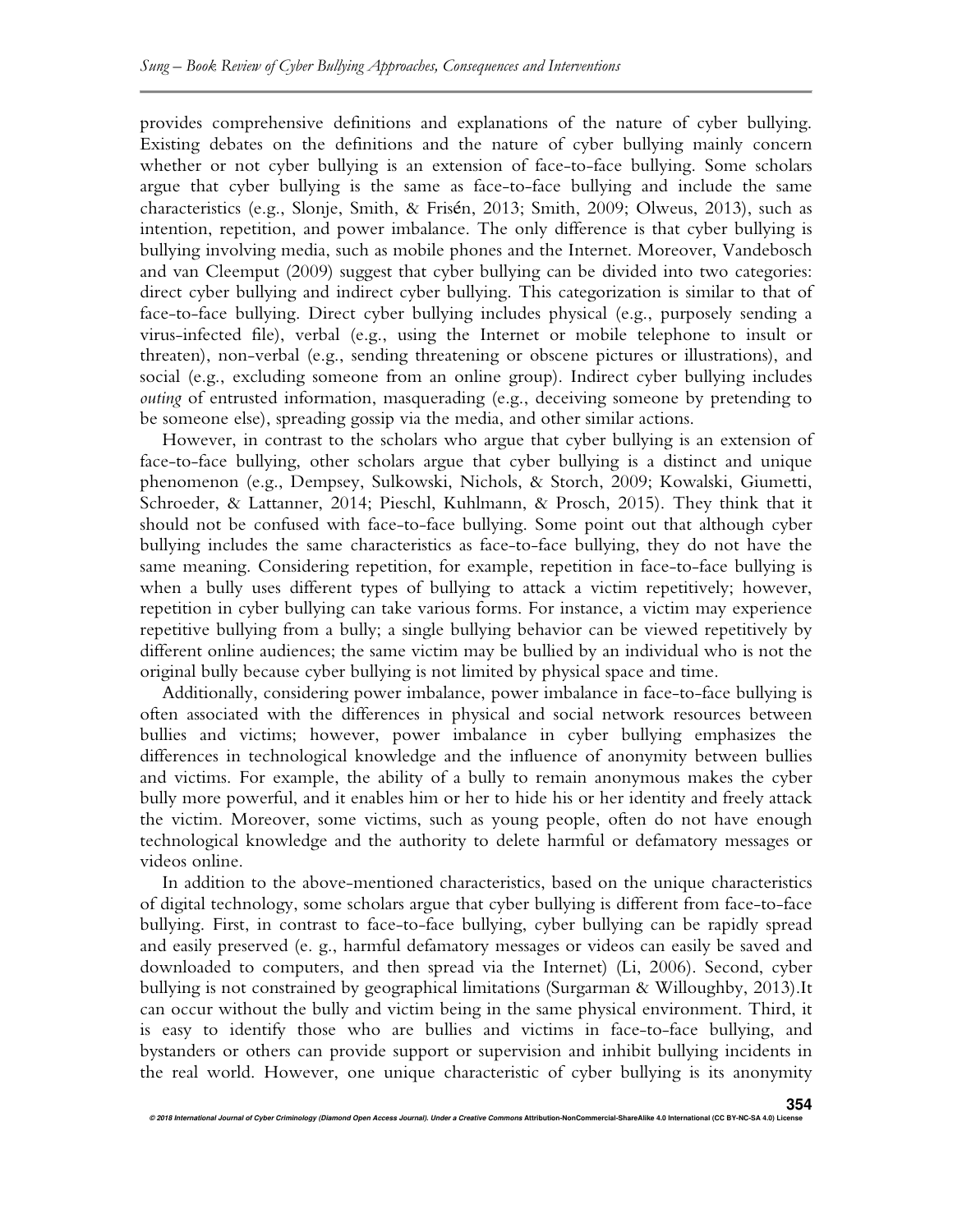

(Huang & Chou, 2010; Slonje et al., 2013).Bullies hide in the virtual world or use fake accounts on certain websites when they attack their victims. Therefore, victims cannot easily tell who is bullying them. Significantly, no type of supervision can effectively inhibit cyber bullying on the Internet.

In summary, the author points out that the above characteristics are not similar to faceto-face bullying and that these characteristics may make cyber bullying more harmful to victims. For instance, the online disinhibition effect appears when bullies believe two things. First, they believe cyberspace is an impersonal environment. Second, they believe that their online behaviors can be dissociated from their actions in face-to-face settings. When behavioral dissociation occurs, bullies' cognition also will be dissociated, and these dissociations will result in changes such as moral disengagement. These aforementioned conditions will encourage more extreme bullying behavior in cyber bullying than in faceto-face bullying.

Although the definitions and the nature of cyber bullying are still being debated, the author suggests that we need to pay more attention to the perspectives of the victims who are suffering from cyber bullying. For this concern, I also agree with the above suggestion that one can indeed have a deeper understanding of the characteristics and definitions of cyber bullying through the exploration of victims' perspectives. However, in addition to victims' perspectives, I propose that because parents, teachers, and peers often are in the important role of assisting victims, their perspectives on cyber bullying, such as their definitions of and attitudes toward cyber bullying, also warrant exploration. Notably, comparing their perspectives on cyber bullying with the victims' is important. Such a comparison may assist us in understanding whether parents, teachers, and peers can properly identify cyber bullying and then provide appropriate intervention immediately.

The third theme of the book is the prevalence of cyber bullying. The author suggests that investigating the prevalence of cyber bullying is important for three reasons. First, this investigation can raise awareness of the true extent of cyber bullying. Second, it will enable the comparison of prevalence rates between various samples and populations. Third, this investigation will ensure the effectiveness of anti-cyber bullying interventions.

The author collected 82 empirical studies related to cyber bullying (e.g., Brewer & Kerslake, 2015; Lapidot-Lefler & Dolev-Cohen, 2015; Olweus, 2012; Smith et al., 2008).The author then constructed a table that compares the background variables, such as age, country, number of participants, and cyber bullying prevalence rates, and the results of these studies. These studies were conducted from 2004 to 2016. They were mainly conducted in Europe, the U.S., Australia, China, Hong Kong, and other developed countries. Among these studies, most were conducted in Europe and the U.S., the age range of the participants of these studies was 9 to 30 years, and most participants were secondary school students.

Most importantly, the studies indicated the prevalence rates ranged from 1.5% to 72% for experiencing cyber bullying as a victim and ranged from 0% to 60.4% for experiencing cyber bullying as a bully. However, it is worth mentioning that the disparity between prevalence rates was great. For this reason, the author proposes some factors that may influence the prevalence rates: definitions of cyber bullying provided in surveys, methodology of surveys, time point of experiencing cyber bullying of samples, the beliefs and attitudes of samples for cyber bullying, and the characteristics of samples, and others.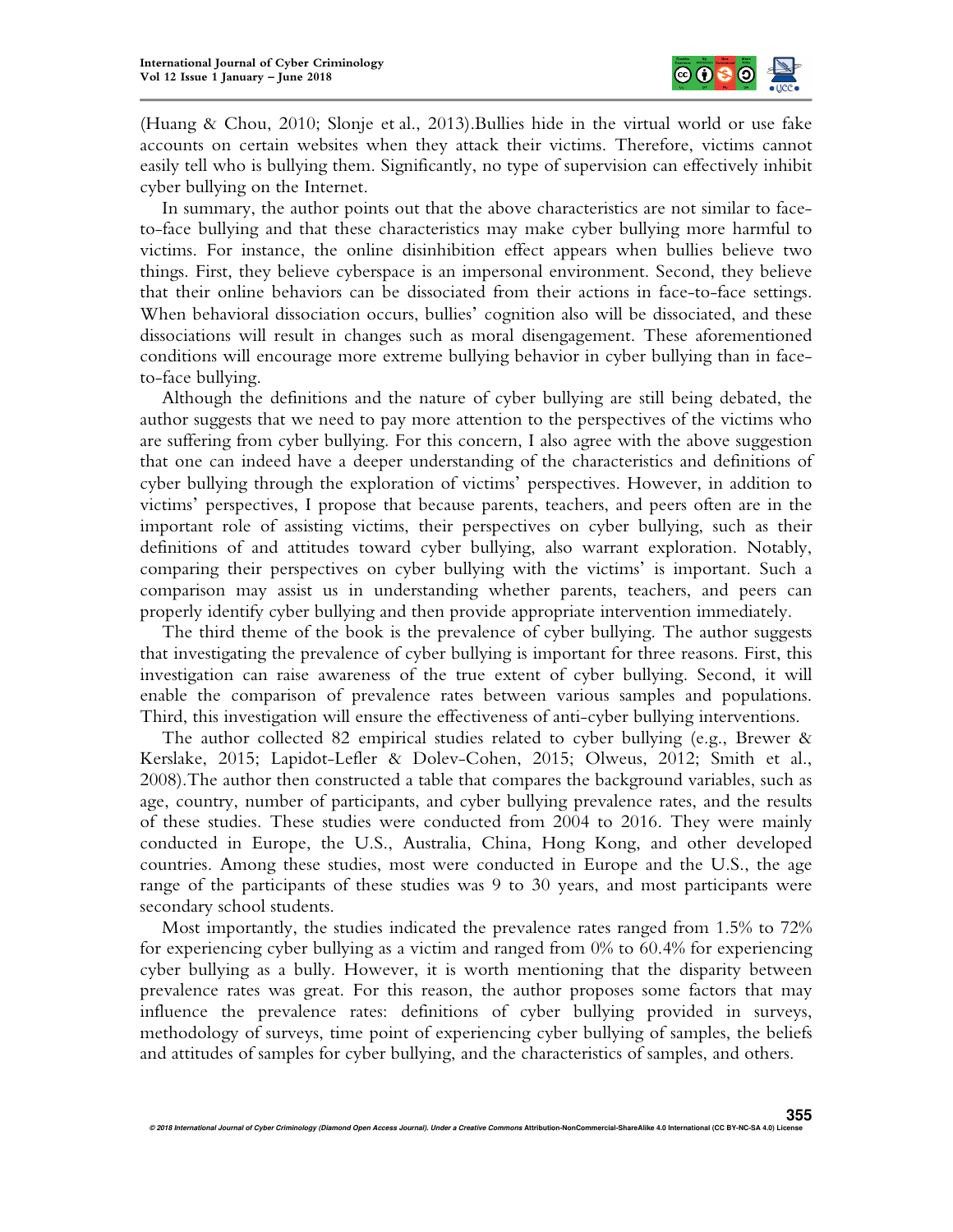In exploring the reasons for variations in prevalence rates, the author considers that it is helpful to consider the definition of cyber bullying and the beliefs of the participants as significant factors. Moreover, the author argues that the variation in prevalence rates still are existed because the definition of cyber bullying provided across studies may not consistent. Furthermore, the author points out that many studies adopted self-report measures to assess the prevalence of cyber bullying (e.g., Hinduja & Patchin, 2008); however, some bullies may underreport their cyber bullying because they do not regard cyber bullying as an illegal action; therefore, this will influence the prevalence rate. To sum up, the author suggests that researchers need to note the influences of the above factors when conducting studies on the prevalence rates of cyber bullying. However, in my opinion, I think the author not only should propose her suggestion as above but also should use her professional research experience and knowledge of cyber bullying to further propose some useful solutions for solving the problem that some factors may influence measuring the prevalence of cyber bullying. For example, the prevalence of cyber bullying may be influenced by self-report measures; however, researchers can adopt the measures of peer or teacher nomination (Salmivalli & Nieminen, 2002; Wei, Jonson-Reid, & Tsao, 2007) or parental reports (Nordhagen, Nielsen, Stigum, & Kohler, 2005) in order to solve the problem of self-report measures.

The fourth theme of the book is the consequences of cyber bullying. The author points out that the researchers have begun to explore the risk factors that predict involvement in cyber bullying. Additionally, researchers have begun to assess the consequences for the victims and bullies who are involved in cyber bullying.

According to the summaries of empirical studies related to the above aspects, the author found that time spent online and exposure to media violence have been identified as the most consistent risk factors. These factors can predict individuals' involvement in cyber bullying (Mark & Ratliffe, 2011; Fanti, Demetriou, & Hawa, 2012). Other risk factors also have been identified, including being a victim of face-to-face bullying, risky online behavior, social anxiety, moral disengagement, lower empathy, and hyperactivity (Álvarez-García, Núňez Pérez, Dobarro, Gonález, & Rodríguez Pérez, 2015; Erdur-Baker, 2010; Kowalski, Giumetti, Schroeder, & Lattanner, 2014).

As to the consequences of cyber bullying for victims and bullies, through the review of some studies, the author found that cyber bullying will influence their psychosocial adjustment in areas such as mental health, self-esteem, and social relationships. In respect to social relationships, for example, the results of the study conducted by Crosslin and Crosslin (2014) indicated that young victims of cyber bullying may become reticent in social situations and withdraw from interactions with others. Most importantly, cyber bullying may influence victims' trust in their social interaction partners because they want to avoid potentially possible harm from their partners (Rivituso, 2014). Moreover, cyber bullying will affect an individual's reputation, academic performance, cognition, and attitude towards school. In the case of an individual's reputation, for example, cyber bullying may have a lasting impact on an individual's reputation because of the permanent digital footprint (O'Keefe, Clarke-Pearson, & Council on Communication and Media, 2011). This means that people's interactions in the digital world can be viewed by users for years to come. Therefore, if a bully spreads defamatory information about the victim, it may be preserved on the Internet. This will harm the reputation of the victim.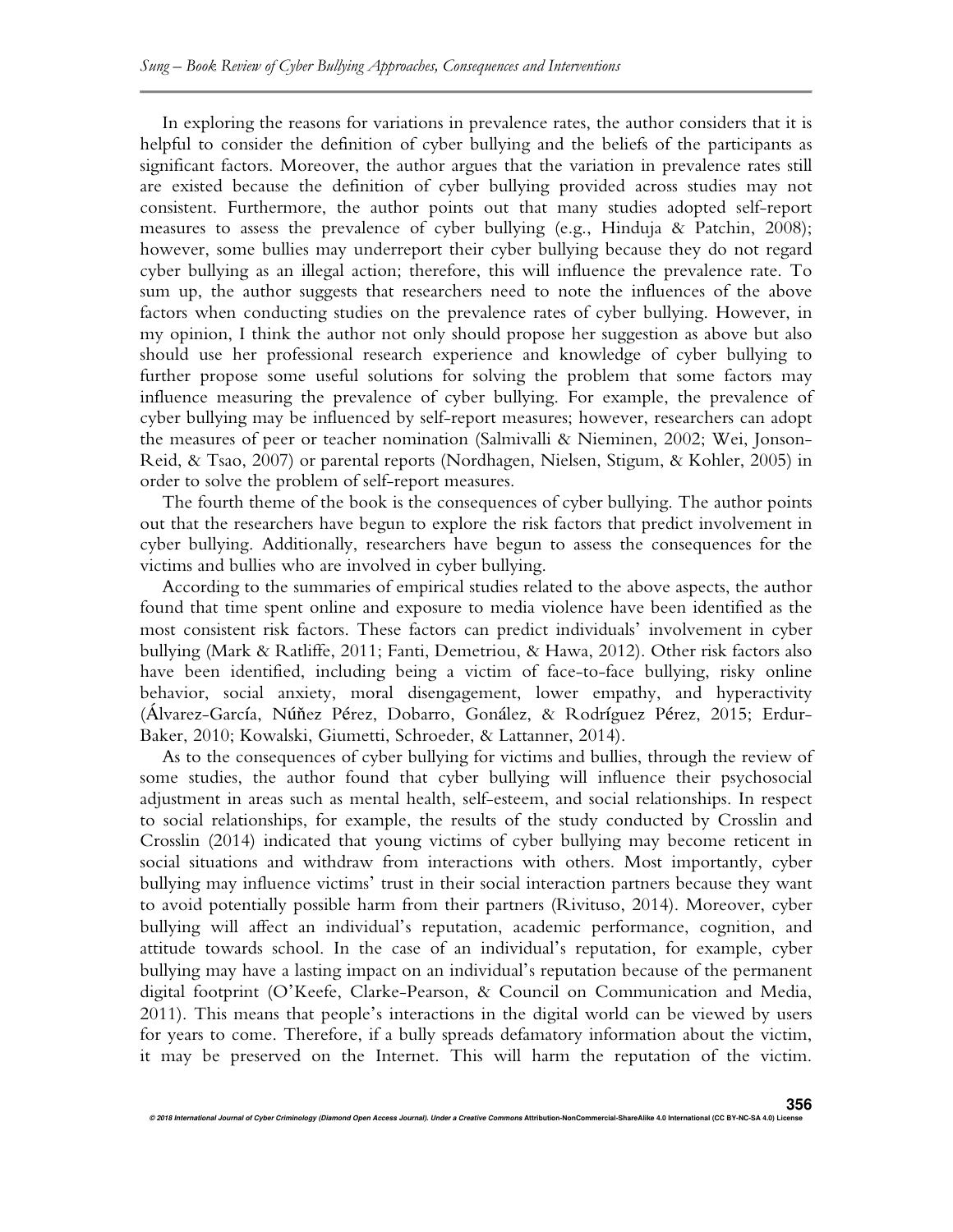

Moreover, notably, cyber bullying may result in victims' somatic symptoms, substance abuse, and suicidal ideations (Kowalski, Giumetti, Schroeder, & Lattanner, 2014).

In summary, the author suggests that the public should not underestimate the consequences of cyber bullying and needs to pay more attention to this phenomenon. Moreover, because some relevant studies were conducted using the cross-section approach (e.g., Li, 2007), the author also suggests that researchers should conduct longitudinal studies in the future to support the causal relationship between cyber bullying and its consequences. For this concern, in my opinion, although the author summarizes the relevant consequences of cyber bullying from previous studies, we find few differences between the consequences of cyber bullying and those of traditional bullying. Therefore, in addition to the summaries of the consequences of cyber bullying, I propose that the author or future studies can further explore the following issues. First, what are the specific consequences caused by cyber bullying? Second, are the consequences of cyber bullying more serious than those of traditional bullying? Third, in addition to the consequences caused by footprint, what are other consequences related to the unique characteristics of cyber bullying such as anonymity, easy spread, etc.? The answers to these questions might provide evidence to support that the characteristics of cyber bullying are different from those of traditional bullying.

The fifth theme of the book is the prevention of and intervention in cyber bullying. On this theme, the author reviews some relevant studies and summarizes the content and effectiveness of these interventions (e.g., Garaigordobil & Marinez-Valderrey, 2015; Gueldner, Ross, & Isava, 2008; Merrell, Jacobs, Völlink, Dehue, & Lechner, 2014).

The author points out that the current interventions can be divided into different forms. These forms include interventions for students, teachers, the whole school, and the classroom. These current interventions also can be divided into two types according to the form of the instruction: technological instruction and face-to-face instruction. Various approaches, such as case studies, book reviews, role playing, brainstorming, and others, are adopted by these interventions to educate participants to understand and face cyber bullying.

As to the contents of these interventions, the author notes that these interventions focus on the following: definitions and characteristics of cyber bullying, characteristics of roles involved in cyber bullying, risk and protective factors of cyber bullying, consequences of cyber bullying, coping strategies for cyber bullying, identification of cyber bullying, and the importance of Internet safety. The author also points out that some interventions may inhibit cyber bullying by improving the participants' empathy, moral engagement, and beliefs and attitudes about cyber bullying.

However, the author suggests that if we want to enhance the effectiveness of interventions, public awareness of cyber bullying needs to be raised. To address this, the author summarizes the perspectives of relevant scholars (e.g., Genta, Brighi, & Guarini, 2009; Marczak & Coyne, 2010) and then suggests that we need an integrated perspective as a base for developing the guidelines for the public to know how to inhibit cyber bullying. For instance, relevant scholars suggest that schools, teachers, and parents must cooperate to inhibit cyber bullying (Papatraianou, Levine, & West, 2014). Schools need to take responsibility and develop policies to confront cyber bullying (Darden, 2009). Teachers need to discuss with their students about the characteristics and impacts of cyber bullying, and the coping strategies for cyber bullying (Gardinger, Yanagida, Strohmeier, & Spiel, 2015).Most importantly, parents need to pay more attention to their children.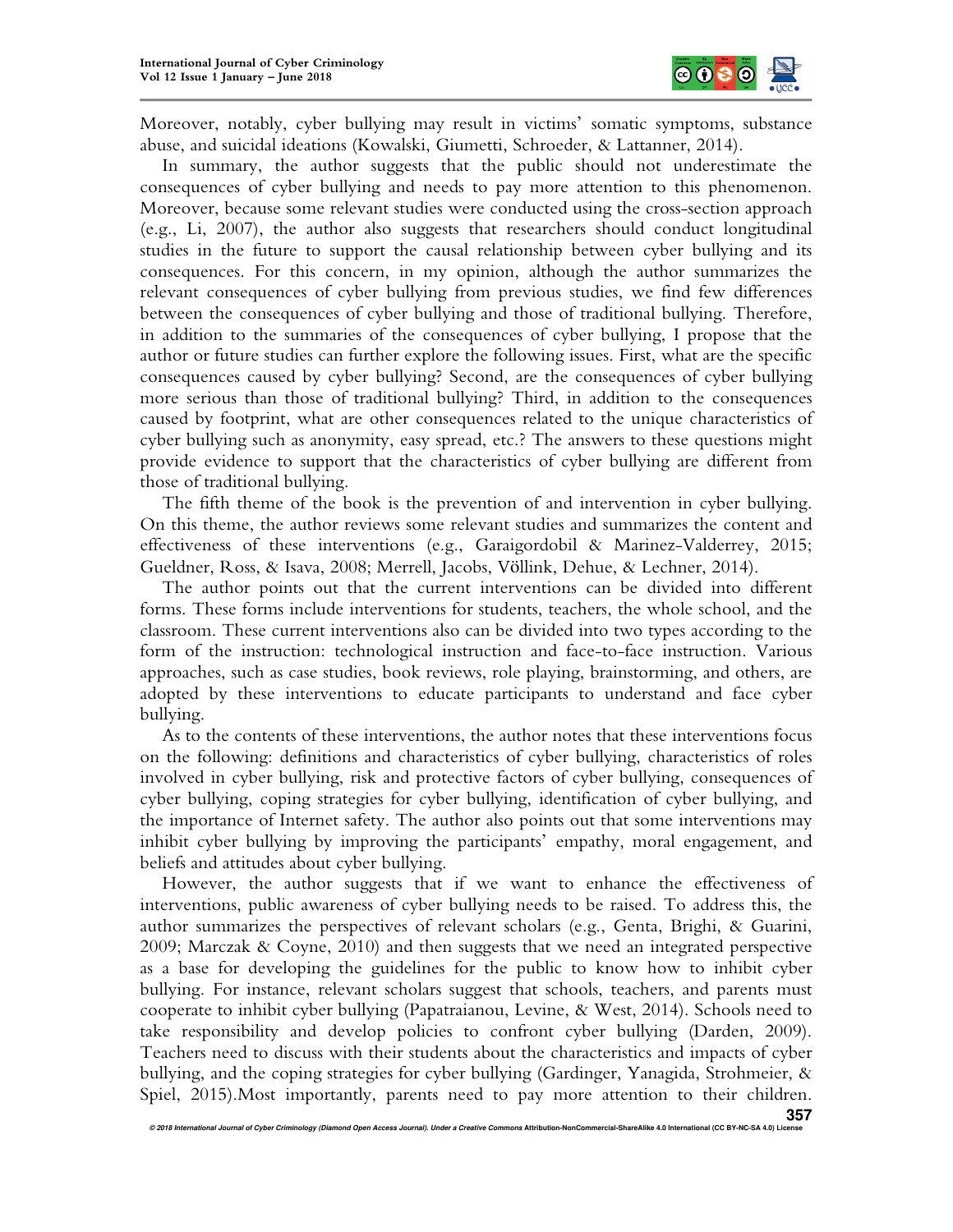Furthermore, parents need to develop positive relationships with them, and they need to know how their children use the Internet (Robinson, 2013). Eventually, countries must enact laws for tackling cyber bullying. Finally, the author argues that, if the above guidelines are followed, this will contribute to the reduction of cyber bullying. For this concern, in my opinion, I also agree with the argument proposed by the author. Based on Bronfenbrenner's (1994) idea of ecological systems, which states that an individual's behaviors are greatly influenced by different parts of the whole system where he or she is, in order to effectively prevent cyber bullying, the relevant agents of the entire system should work together in assisting the victims or intervening with the bullies. Furthermore, I also suggest that the author should pay more attention to the importance of parents' and teachers' education on cyber bullying because currently this education is still limited in access. However, previous studies found that providing this education to teachers is effective in enhancing their professional knowledge of school bullying and gives them strategies for helping students who suffer from victimization (Dedousis-Wallacea, Shuteb, Varlowa, Murrihya, & Kidmana, 2014; Inhat & Smith, 2013; Pytash, 2013). Therefore, regarding the contents of this education, in order to effectively prevent cyber bullying, I suggest that the following content should be included in education for parents and teachers: (i) the unique characteristics and definition of cyber bullying; (ii) the consequences caused by cyber bullying; (iii)the responsibilities of parents and teachers for preventing or intervening in cyber bullying;(iv) clarifying misunderstandings about cyber bullying; (v) how to identify cyber bullying accurately; (vi) how to properly discuss cyber bullying with their child or student and how to assist them in preventing or coping with cyber bullying; (vii)the resources that can be used to prevent or intervene in cyber bullying; (viii)the appropriate attitudes or beliefs toward cyber bullying.

In conclusion, relevant books for exploring cyber bullying are still limited; however, this book is the newest one summarizing recent empirical studies for deeply exploring the phenomenon of cyber bullying. Through the author's clear, fluent, and logical writing style, this book is systematically organized to introduce and summarize the definitions and characteristics of cyber bullying, the prevalent rates of cyber bullying, the consequences of cyber bullying, the interventions for cyber bullying, and the differences between traditional bullying and cyber bullying. Therefore, this book is suitable for readers such as public who are interested in exploring the phenomenon of cyber bullying. Moreover, notably, after each theme discussed in this book, the author summarizes the current and future research trends for cyber bullying at the end of each chapter; this can provide a clear direction for relevant researchers to further conduct studies regarding cyber bullying. In addition, for the theme of cyber bullying intervention, the author summarizes in detail relevant results of empirical studies regarding intervention in cyber bullying and its effectiveness. This can be provided to parents, teachers and relevant educational institutions as a reference.

However, this book still has some parts that warrant improvement. First, this book has few tables and no pictures. Tables and illustrations would have made this book more accessible. Second, this book is still highly academic. The author could have used more relevant materials to enhance the readability of this book for the public; for example, the author does not provide real cyber bullying examples or true stories to increase the reading motivation of the public, and the author seldom analyses examples or stories. Cyber bullying is a common phenomenon today, and relevant examples of cyber bullying occur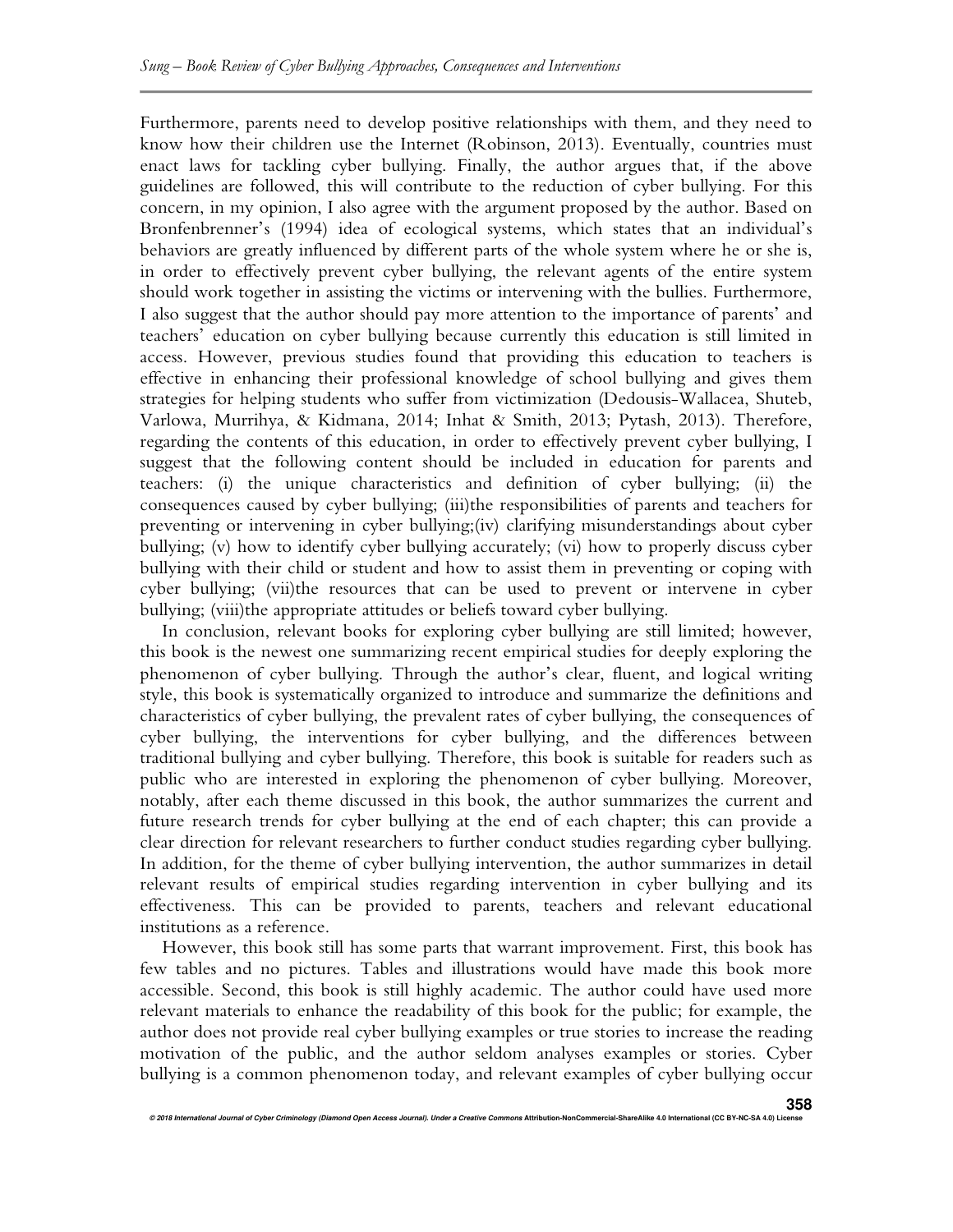

incessantly; moreover, the public needs to become more aware of cyber bullying so that interventions can be promoted smoothly. Including such examples would help the public more quickly understand the relevant characteristics and consequences of cyber bullying. Third, the theme of intervention for cyber bullying is an important part of this book. However, although the author introduces some approaches to prevent or intervene in cyber bullying, these approaches have not been well reviewed and summarized. For instance, the author only mentions who can use these approaches; nevertheless, it is important to systematically categorize these approaches by role, such as parents, teachers, victims, peers, and administration, so that each role can understand which approach is suitable for him or herself in coping with cyber bullying. In addition, regarding the theme of intervention for cyber bullying in this book, the author just broadly introduces the contents of these approaches rather than further providing practical teaching examples or guidelines for assisting parents or teachers in understanding how to educate their child or students to cope with cyber bullying. For example, the author only mentions that teaching students to know the definition and consequences of cyber bullying should be parts of the contents of the anti-cyber bullying intervention; however, the author does not provide guidelines for teachers or parents to know how to effectively educate their child or students to understand them. Therefore, I suggest that for the future books exploring cyber bullying, the above caveats be taken into account to increase the value of these books. To sum up, although this book has some limitations as above, this book still provides useful information and valuable contribution to cyber bullying.

## **References**

- Álvarez-García, D., Núňez Pérez, J. C., Dobarro González, A., & Rodríguez Pérez, C. (2015). Risk factors associated with cybervictimization in adolescence. *International Journal of Clinical Health Psychology, 15*, 226–235.
- Brewer, G., & Kerslake, J. (2015). Cyberbullying, self-esteem, empathy and loneliness. *Computers in Human Behavior, 48*, 255–260.
- Bronfenbrenner, U. (1994). Ecological models of human development. In T. Husen & T. N. Postlethwaite (Eds.), *International encyclopedia of education* (2nd ed., Vol. 3, pp. 1643– 1647). Oxford, UK: Pergamon Press/Elsevier Science.
- Crosslin, K., & Crosslin, M. (2014). Cyberbullying at a Texas University—A mixed methods approach to examining online aggression. *Texas Public Health Journal, 66*, 26– 31.
- Darden, E. C. (2009). The cyber jungle. *American School Board Journal, 196*, 54 –56.
- Dedousis-Wallacea, A., Shuteb, S., Varlowa, M., Murrihya, R., & Kidmana, T. (2014). Predictors of teacher intervention in indirect bullying at school and outcome of a professional development presentation for teachers. *Educational Psychology, 34*, 862– 875.
- Dempsey, A. G., Sulkowski, M. L., Nichols, R., & Storch, E. A. (2009). Differences between peer victimization in cyber and physical settings and associated psychosocial adjustment in early adolescence. *Psychology in the Schools, 46*, 962–972.
- Erdur-Baker, Ö. (2010). Cyberbullying and its correlation to traditional bullying, gender and frequent and risky usage on internet-mediated communication tools. *New Media & Society, 12*, 109–125.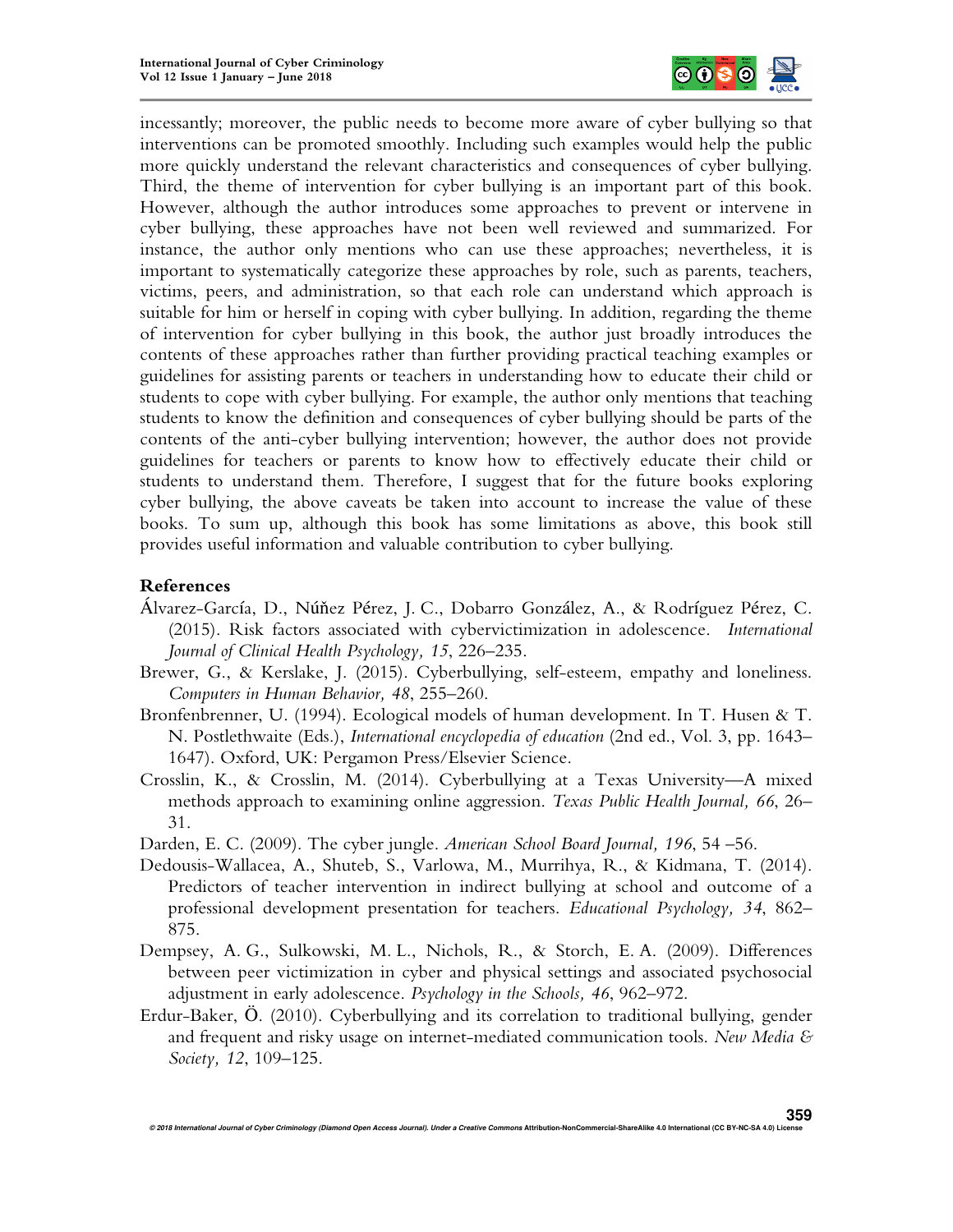- Fanti, K. A., Demetriou, A. G., &Hawa, V. V. (2012). A longitudinal study of cyberbullying examining risk and protective factors. *European Journal of Developmental Psychology, 9*, 168–181.
- Genta, M. L., Brighi, A., & Guarini, A. (2009). European project on bullying and cyberbullying granted by Daphne II programme. *Journal of Psychology, 217*, 233.
- Gradinger, P., Yanagida, T., Strohmeier, D. & Spiel, C. (2015) 'Prevention of cyberbullying and cyber victimization: evaluation of the ViSC Social Competence Program.' *Journal of School Violence, 14*, 87–110.
- Hinduja, S., & Patchin, J. W. (2008). Personal information of adolescents on the Internet: A quantitative content analysis of MySpace. *Journal of Adolescence, 31*, 125–146.
- Huang, Y.-Y., & Chou, C. (2010). An analysis of multiple factors of cyberbullying among junior high school students in Taiwan. *Computers in Human Behavior, 26*, 1581–1590.
- Inhat, L. & Smith, J. D. (2013). Solutions for bullying: Intervention training for preservice teachers. *Journal of Teaching and Learning, 9*(1). Retrieved from http://ojs.uwindsor.ca/ojs/leddy/index.php/JTL/article/view/3604/3010.
- Jacobs, N. C., Völlink, T., Dehue, F., & Lechner, L. (2014). Online pestkoppen-stoppen: Systematic and theory-based development of a web-based tailored intervention for adolescent cyberbullying victims to combat and prevent cyberbullying. *BMC Public Health, 14*, 396.
- Kowalski, R. M., Giumetti, G. W., Schroeder, A. N., & Lattanner, M. R. (2014). Bulling in the digital age: A critical review and meta-analysis of cyberbullying research among youth. *Psychological Bulletin, 140*, 1073–1137.
- Kowalski, R. M., Giumetti, G. W., Schroeder, A. N., & Lattanner, M. R. (2014). Bulling in the digital age: A critical review and meta-analysis of cyberbullying research among youth. *Psychological Bulletin, 140*, 1073–1137.
- Lapidot-Lefler, N., & Dolev-Cohen, M. (2015). Comparing cyberbullying and school bullying among school students: Prevalence, gender, and grade level differences. *Social Psychology of Education, 18*, 1–6.
- Li, Q. (2006). Cyberbullying in schools: A research of gender differences. *School Psychology International, 27*, 157–170.
- Li, Q. (2007). Bullying in the new playground: Research into cyberbullying and cyber victimization. *Australasian Journal of Educational Technology, 23*, 435–454.
- Marczak, M., & Coyne, I. (2010). Cyberbullying at school: Good practice and legal aspects in the United Kingdom. *Australian Journal of Guidance & Counselling, 20*, 182– 193.
- Mark, L., & Ratliffe, K. T. (2011). Cyber worlds: New playgrounds for bullying. *Computers in the Schools, 28*, 92–116.
- Merrell, K. W., Gueldner, B. A., Ross, S. W., &Isava, D. M. (2008). How effective are school bullying intervention programs? A meta-analysis of intervention research. *School Psychology Quarterly, 23*, 26–42.
- Nordhagen, R., Neisen, A., Stigum, H., & Kohler, L. (2005). Parental reported bullying among Nordic children. *Child: Care, Health, and Development, 31*, 693–701.
- O'Keeffe, G. W., Clarke-Pearson, K., & Council on Communication and Media. (2011). Clinical report—The impact of social media on children, adolescents, and families. *Paediatrics, 127*, 800–804.

**© 2018 International Journal of Cyber Criminology (Diamond Open Access Journal). Under a Creative Commons Attribution-NonCommercial-ShareAlike 4.0 International (CC BY-NC-SA 4.0) License 360**